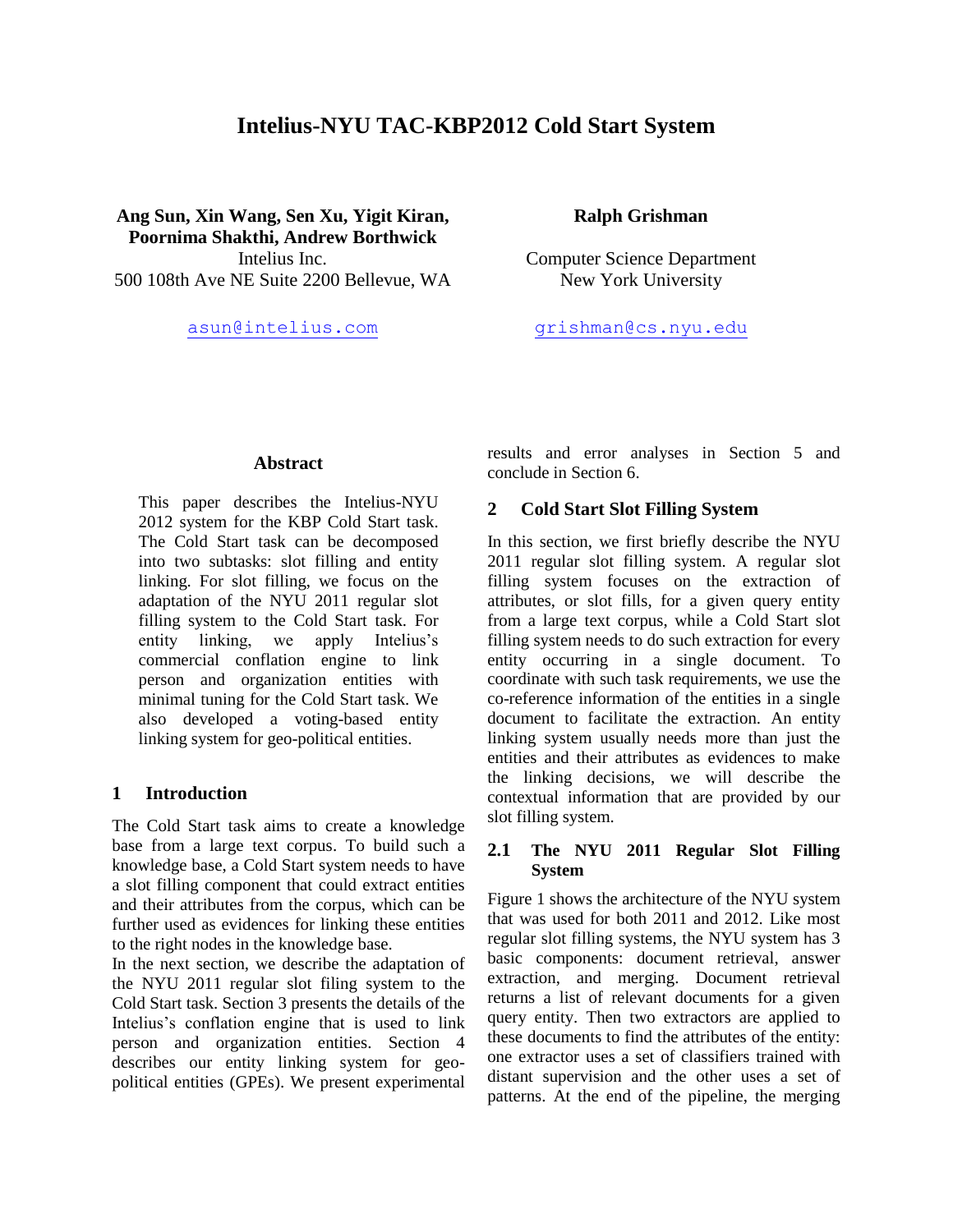component validates answers and removes duplicates. For more details of the system, please refer to the NYU 2011 and 2012 system papers.



Figure 1: The NYU 2011 Slot Filing System

# **2.2 Within Document Slot Filling for Cold Start**

**Within document co-reference**: In Cold Start, we need to do extraction for every single document in the given evaluation corpus. One important subtask here is to find the entities occurring in a single document. We use the NYU Jet<sup>1</sup> system to do within document co-reference to facilitate this subtask (Grishman et al., 2005). Formally, given a document *D*, the co-reference system outputs a list of entities  $\langle E_1, \ldots, E_n \rangle$ . For example, given the sample document as shown in Figure 2, the coreference system outputs 3 person entities <*Alec Baldwin*, *Maurice Sercarz*, *Genevieve Sabourin*> and organization and GPEs <*Canadian, New York, Greenwich Village, Manhattan*> as well.

Each entity is associated with a list of entity mentions of three types: name (Alec Baldwin), nominal (star), and pronoun (him). For named mentions, we pick the longest one as the *canonical mention*. For example, there are two named mentions of the entity *Maurice Sercarz*, "*Maurice*  *Sercarz*‖ and ―*Sercarz*‖. We treat ―*Maurice Sercarz*‖ as the *canonical mention*. Nominal and pronoun mentions are used for extracting the attributes but are omitted from the Cold Start system output as defined by the task guideline (We refer the reader to the NYU system papers for the details of how these co-reference information were used for slot filling).



Figure 2: A Sample Document

Given the *canonical mention* of an entity and the document it appears, reusing the NYU 2011 slot filling pipeline for the purpose of extracting entities and their attributes becomes straightforward. Note that the step of document retrieval is removed from the pipeline as the document is already given. The sample extraction for the entity *Maurice Sercarz* is shown in Rows 1 and 2 of Table 1.

**Slot Filling for GPEs:** The NYU 2011 system only extract attributes for person and organization entities. We did not develop a separate extractor for GPEs for this year's Cold Start. We instead infer their attributes from the extractions of person and organization entities. For example, we would infer a slot fill for the slot type *gpe:births\_in\_city* from a slot fill for the slot type *per:city\_of\_birth*.

**Contextual Information Extraction**: Besides names and attributes of the entities, the contextual information could be beneficial to the entity

 $\overline{\phantom{a}}$ <sup>1</sup> <http://cs.nyu.edu/grishman/jet/license.html>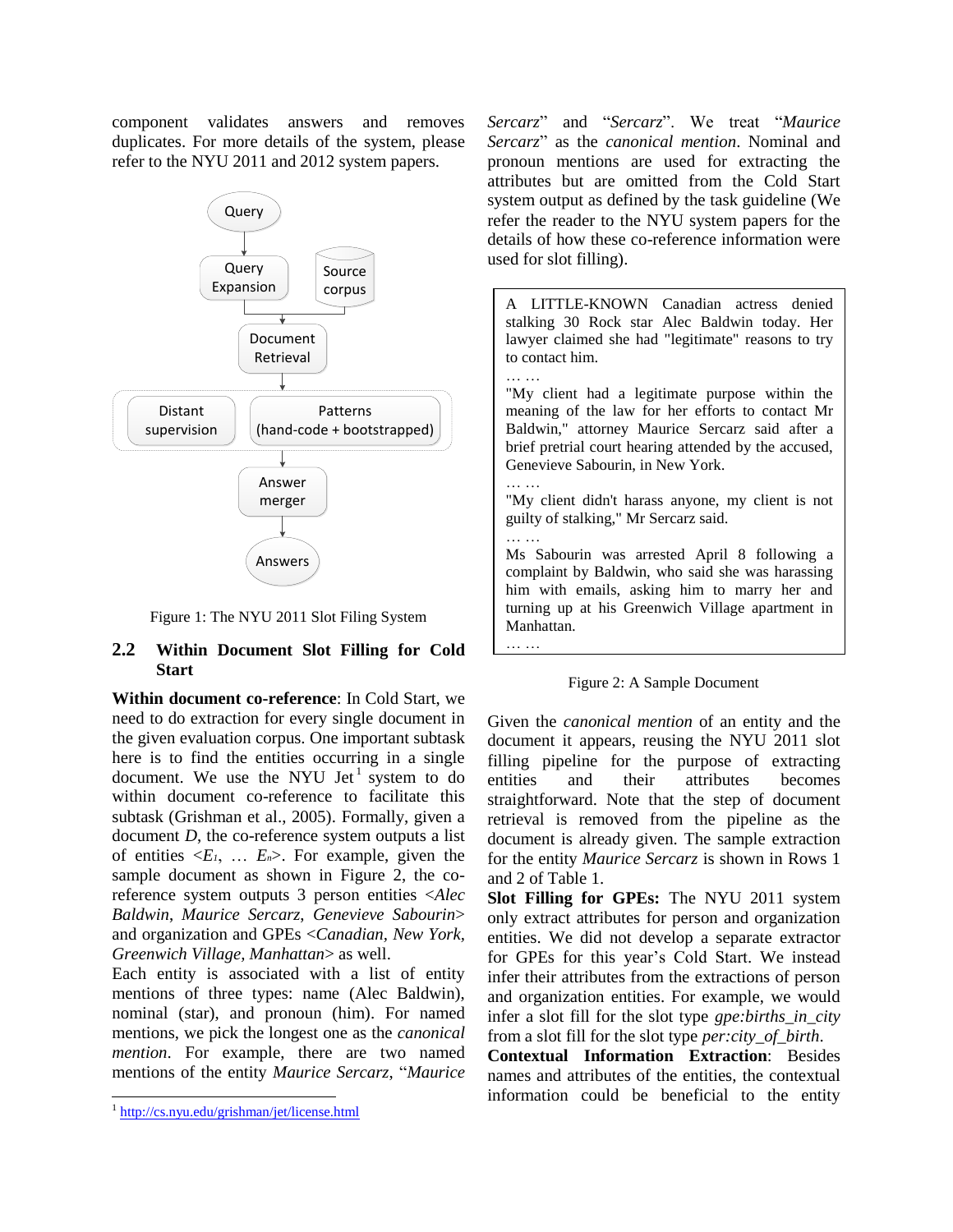linking system as well. Specifically, we output all the names extracted in the document by a named entity extraction model (Sun and Grishman, 2011) and the blurb of the entity. The blub extraction walks through the co-reference chain of the entity in the document and outputs every sentence that contains a mention of that entity (Bagga and Baldwin, 1998).

| Entity       | <b>Canonical Mention: Maurice Sercarz</b>                                                                                                                                                                                                                                                                                                            |  |  |  |
|--------------|------------------------------------------------------------------------------------------------------------------------------------------------------------------------------------------------------------------------------------------------------------------------------------------------------------------------------------------------------|--|--|--|
|              | <i>Mention: Sercarz</i>                                                                                                                                                                                                                                                                                                                              |  |  |  |
| Attributes   | per:title: attorney                                                                                                                                                                                                                                                                                                                                  |  |  |  |
| List         | Person: <alec baldwin,="" maurice<="" td=""></alec>                                                                                                                                                                                                                                                                                                  |  |  |  |
| of           | Sercarz, $\ldots$ >                                                                                                                                                                                                                                                                                                                                  |  |  |  |
| <b>Names</b> | Organization: $\langle \rangle$                                                                                                                                                                                                                                                                                                                      |  |  |  |
|              | Location: < Canadian, New York,                                                                                                                                                                                                                                                                                                                      |  |  |  |
|              | Greenwich Village, Manhattan, >                                                                                                                                                                                                                                                                                                                      |  |  |  |
| <b>Blurb</b> | "My client had a legitimate purpose within<br>the meaning of the law for her efforts to<br>contact Mr Baldwin," attorney Maurice<br>Sercarz said after a brief pretrial court<br>hearing attended by the accused, Genevieve<br>Sabourin, in New York.<br>"My client didn't harass anyone, my client<br>is not guilty of stalking," Mr Sercarz said." |  |  |  |

Table 1: Slot Filling Output for the Entity *Maurice Sercarz* in the Sample Document

# **3 Entity Linking for Person and Organization**

In this section, we briefly describe Intelius' conflation pipeline and how we adapt it to the Cold Start Task.

### **3.1 Intelius Entity Linking Pipeline**

At Intelius, we collected more than six billion people records from publicly available sources. To link all these records to the correct person entity, we developed a Map-Reduce based entity linking pipeline that ran on Hadoop based clusters (private or cloud based). Figure 3 gives a simplified overview of our conflation pipeline. It contains four stages: Blocking, Link Scoring, Clustering and Coalesce.

The Blocking stage uses different combination keys and hashing functions to group records that are more likely to be about the same person into the same block (McNeill et al., 2012).

The Link Scoring Stage uses a machine learning based model to score each possible link inside the block (Chen et al., 2011).



Figure 3: The Intelius Conflation Pipeline

The Clustering Stage builds bigger subgraphs that can be loaded into memory by linking smaller blocks together transitively. Then, the subgraphs are partitioned into clusters according to the scores of their links.

The Coalesce Stage reshuffles the records stored on the Hadoop File System based on clustering results, and merges records into single person profiles by reconciling information from different sources. In this Stage, the pipeline collects the values of a slot from the records in a cluster, converts them to their canonical forms, and removes the duplicates.

Each stage is highly parallelized and is minutely optimized to process billions of records in a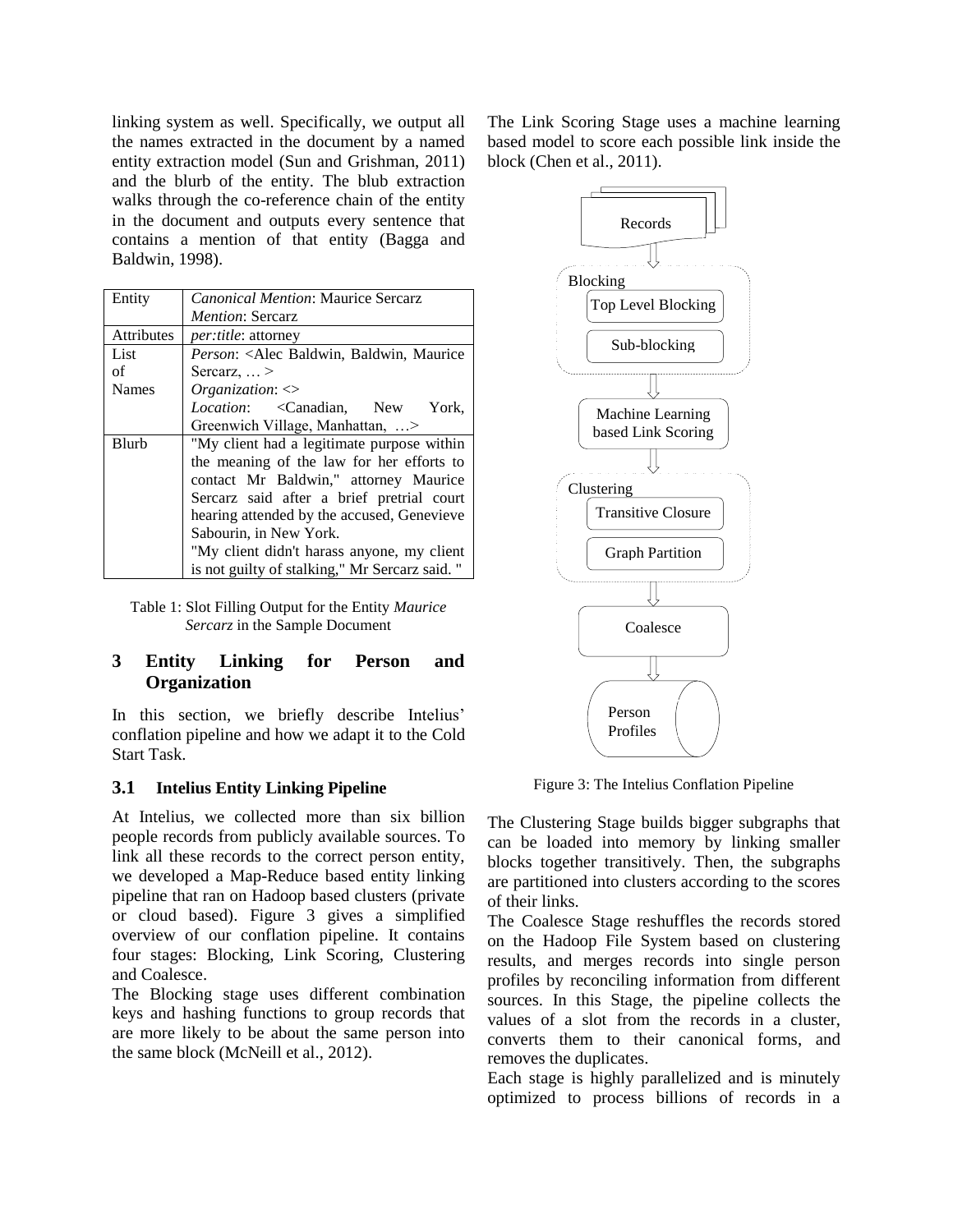linearly scalable way. On an 87-node commodity hardware based cluster, it takes the pipeline less than a week to link three billion records to about 600 million person entities.

# **3.2 Adaption For Cold Start Person and Organization Entity Linking**

Before the Cold Start task, the Intelius conflation pipeline was optimized to have high precision and recall on public person records. To run it on local news and web blogs, we had to adapt the Blocking and the Link Scoring stages of the pipeline to these domains.

# **Blocking**

The Blocking Stage has two phases, the Top-Level Blocking phase and the Sub-Blocking phase. The Top-Level Blocking phase groups records into overlapping ‗blocks'—sets of records that are likely to be the same person based on values of the blocking keys. Blocking keys can be attributes of an entity such as name, location, email, employer, and relative, and the combinations of these attributes. Or they are mapping or hashing functions that turn a set of attributes or the entire record into a set of values.

The sizes of these blocks can be huge if the Top-Level blocking keys do not have enough granularities. For example, if using the pair of attributes *<First Name, Last Name>* as a blocking key, the block for the key value *<John, Smith>* can have millions of records.

If the blocks are too big, the Sub-Blocking phase of the pipeline will try more granular blocking keys (Sub-Blocking keys) to divide the blocks even further. The Sub-Blocking process will continue until the blocks are small enough.

In Table 2, at the beginning of each block, there is a list of blocking keys separated by '|'. The first one is the Top Level Blocking key, and the rest are the Sub-Blocking keys. For example, in the first block, the blocking keys are *REFERENCE LIBRARIAN | PETROVSKY*, *REFERENCE LIBRARIAN* is the Top Level Blocking Key, *PETROVSKY* is the sub-blocking key.

News and Web-blogs often refer to person entities by nicknames or informal forms of their first names (*Bill Clinton* for *William Clinton*, *Jim Carter* for *James Carter*). To link these entities together, first, the Blocking Stage needs to put them into the same block. We build equivalent classes of nicknames, and use them in customized blocking keys that map records with the names *Jim Carter*, *Jimmy Carter* and *James Carter* into the same group *James Carter.*

The same is true for titles of people and names of organization. *Software Engineer* and *Computer Programmer* refer to more or less the same type of job. *IBM* is the acronym for *International Business Machines*. To solve this problem, we build equivalent classes of job titles and organization names and use them as blocking keys.

More interestingly, people's job title can change over time. For example, *Senator Hilary Clinton* becomes *Secretary Hilary Clinton* after the 2008 Presidential Election. To capture these cases, we build a gazetteer for equivalent classes of job titles by following the nickname equivalent class generation algorithm as described in (Carvalho et al., 2012). Typical clusters of job titles look like:

> STAFF PHARMACIST, PHARMACY SUPERVISOR PHARMACY PRACTICE RESIDENT PHARMACY STUDENT CLINICAL PHARMACY COORDINATOR RELIEF PHARMACIST CLINICAL STAFF PHARMACIST CLINICAL PHARMACIST ASSISTANT PHARMACY MANAGER DPHARM STUDENT SR PHARMACY TECHNICIAN PHARMACY DISTRICT MANAGER PHARMACY INTERN LEAD PHARMACY TECHNICIAN PGY PHARMACY PRACTICE RESIDENT PHARMACY EXTERN STUDENT

Unlike in the Coalesce Stage, we don't need to find the exactly correct clusters of nicknames, titles and organization name clusters. As long as the related records can be put into the same block, and the size of the block does not get bloated to a point that it can't be processed by the pipeline, we can trade precision for recall.

… …

Attributes of entities that are being extracted are usually sparse and the conflation of our system depends heavily on the contextual information extracted from the same article (Person, Organization, GPE mentions and the blurb). To address this issue, we developed TF-IDF based hash functions on these contextual information to use as Sub-Blocking keys.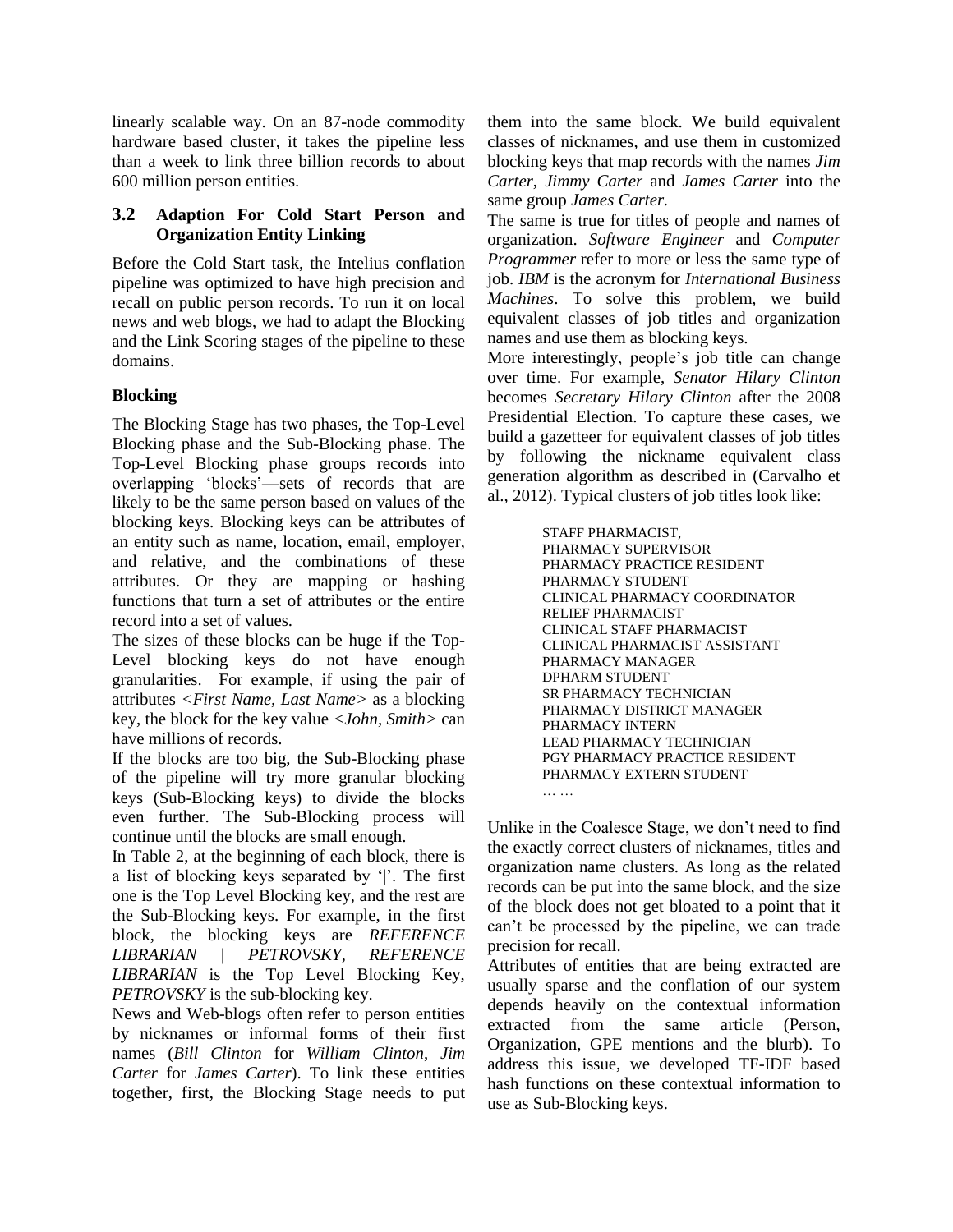Table 2 shows an example set of blocks with their blocking keys for person entity linking from one of our runs on the Cold Start Task data set:

|                                          | REFERENCE LIBRARIAN PETROFSKY      |  |  |                                              |  |
|------------------------------------------|------------------------------------|--|--|----------------------------------------------|--|
|                                          | E11888 E11850 E11892 E11855        |  |  |                                              |  |
|                                          | <b>PROFESSOR OF</b>                |  |  |                                              |  |
|                                          | <b>CHEMISTRY HOCHSTRASSER</b>      |  |  |                                              |  |
|                                          | E316915 E314289                    |  |  |                                              |  |
|                                          | PROFESSOR ENGLISH ROZIN            |  |  |                                              |  |
|                                          | E222807 E223538 E31125 E37922      |  |  |                                              |  |
|                                          | PROFESSOR ENGLISH POWELL           |  |  |                                              |  |
|                                          | E17891 E17870 E37343               |  |  |                                              |  |
|                                          |                                    |  |  | <b>CHRIS  PASTORE LPS WEBSITE  DIRECTOR </b> |  |
|                                          |                                    |  |  | 2012 COLLEGE OF LIBERAL MAIN PENN LPS        |  |
|                                          | E74211 E74066 E74198 E74375 E74175 |  |  |                                              |  |
|                                          | E74312 E74276 E74463 E74353 E74112 |  |  |                                              |  |
|                                          | E74299 E74451 E74507 E74519 E74439 |  |  |                                              |  |
|                                          | E74531 E74023 E74397 E74099        |  |  |                                              |  |
| YVETTE BORDEAUX 2012 COLLEGE OF          |                                    |  |  |                                              |  |
| <b>LIBERAL DIRECTOR LPS WEBSITE MAIN</b> |                                    |  |  |                                              |  |
| PENN LIBERAL ARTS PROGRAM                |                                    |  |  |                                              |  |
|                                          |                                    |  |  | E821375 E821471 E821071 E821035 E821459      |  |
|                                          | E821387 E821059 E821047            |  |  |                                              |  |

Table 2: Example blocks. Words with the initial E are indices of person entities. Words in bold are blocking keys which can be the Name, Location, Job Title or Tfidf keywords collected from Person, Organization and GPE mentions, and blurbs in the article.

# **Link Scoring**

The Link Scoring model in the Intelius's conflation pipeline is an Alternating decision tree based supervised model that operates over a pair of records. A pair of records is described by a vector of various features:

- Name frequency, location, population features, and features that combine all three together
- Features comparing and linking other attributes/relations of people

For example, *RegionalNBP* is one of the features that combine name frequency, location, population information from two records, and decides whether the two records are about the same entity. First, it checks the location attributes, and see how many regions the two records have in common. By region, we mean a country, a state, a city, a metropolitan area, a county, or even a neighborhood inside a city. For each common region, it checks the frequency of the name in that region, and the population of that region, and then it computes an approximate likelihood of another person has exactly the same demographic characteristics. Finally it compares and combines these likelihoods into a final likelihood number to decide whether the two are the same person.

To adapt our Link Scoring model to the local news and web blog domain, we added two new sets of features:

- Features comparing and linking among KBP specific attributes
- Tf-idf and N-gram features for contextual information from the articles

In total, we used 116 features, and about 50,000 training examples collected from social network, news and other similar data sources.

For linking organization entities, we used the following groups of features:

- Location based
- Features comparing and linking KBP specific attributes
- Ngram and Tf-idf based features

In total, we used 60 features and about 4,000 training examples collected from profiles extracted from previous years' KBP corpus.

# **4 Entity Linking for Geo-Political Entity**

The challenge in entity linking for GPE is that GPE names can be quite ambiguous. In Figure 2, *New York* could be referring to the State or the City. Famous ambiguous GPEs include *China* (Country or Town in Maine, US), *Georgia* (Country or State in the US), *Springfield* (common City name appears in more than 10 US States), *Berlin* (Capital of Germany, also a State in Germany, also a common City name in the US). Using the Geonames database<sup>2</sup>, we found over 5,000 ambiguous geonames. We developed a voting-based system using contextual GPEs to achieve disambiguation.

# **4.1 GPE Disambiguation**

Disambiguating toponyms has been an active research topic in the Geographic Information Science community (Buscaldi and Rosso, 2008; Garbin and Mani, 2005; Zhang et al., 2012; Overell and Rüger, 2008). Buscaldi and Rosso

 $\overline{\phantom{a}}$ 

<sup>&</sup>lt;sup>2</sup> <http://www.geonames.org/>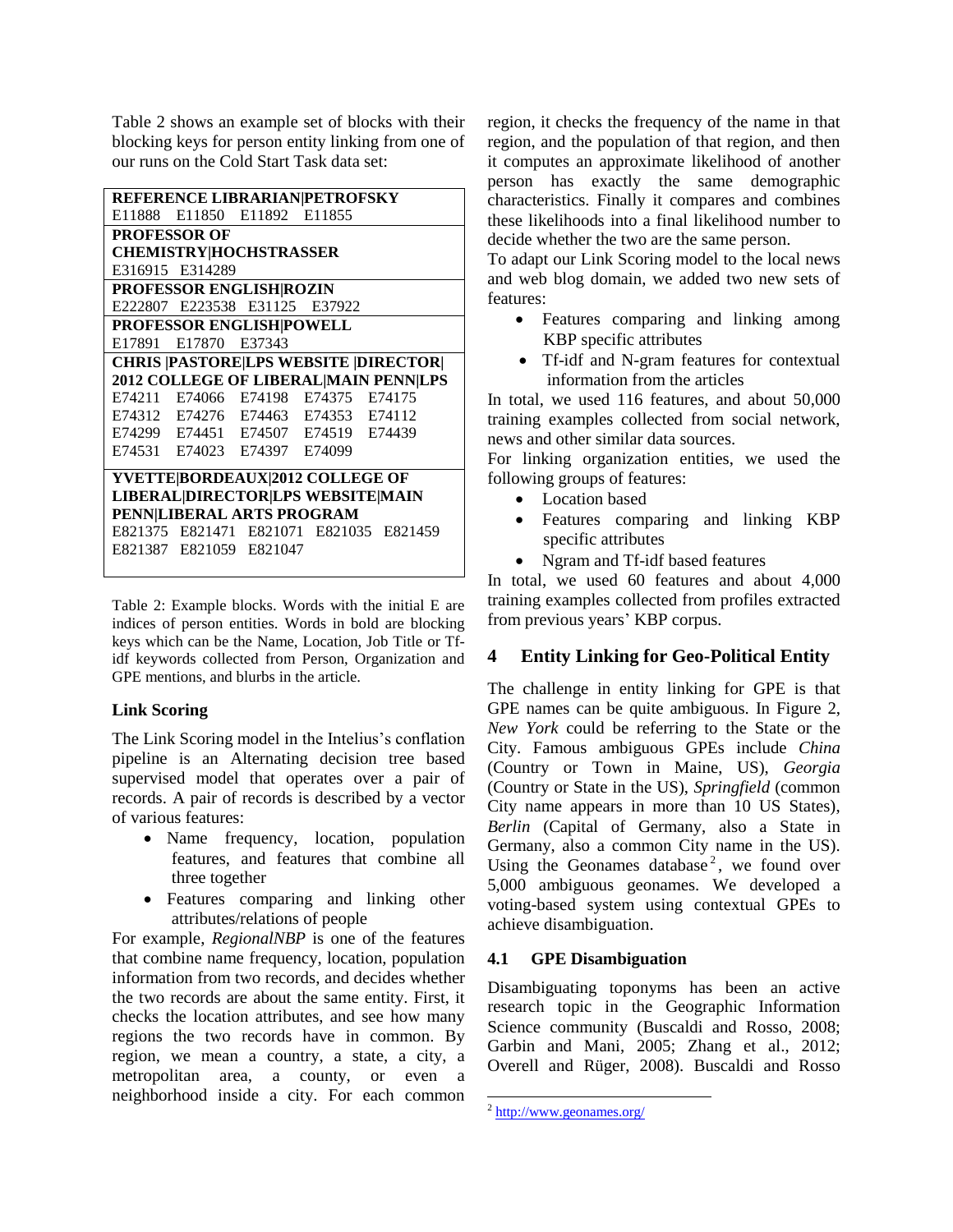(2008) used contextual toponyms and external geographical databases to calculate the cumulative distance among all toponyms appears in one document. For ambiguous toponyms, they chose the candidate that yielded minimal cumulative distance with the contextual toponyms. The assumption is that toponyms that are mentioned together should be relatively near spatially. We took a similar approach: instead of calculating spatial distance, we used a GPE hierarchical relationship to achieve disambiguation.

First, we define a hierarchy of GPE types: *Country -> Province (State) -> City*. This hierarchy is used to disambiguate GPEs, since ambiguous GPE names either a) are of different types (e.g., *China* as a Country is different in type from the City *China* in *Maine, USA*; or b) differ in terms of their higher-level types. For example, *Austin, TX* and *Austin, MN* share the same name at the City level, but they can be separated at the level of Province/State. In this hierarchy, co-occurrence of siblings (*Austin* mentioned together with *Houston, both are city names in Texas*) or directly parental relationship (*Austin* mentioned together with *Texas*) will be rewarded, making *Austin, TX* the more probable candidate.

Second, a gazetteer is built from the Geonames database in order to assign the above types to extracted GPEs. The gazetteer is designed as a unique toponym index that includes toponym, upper hierarchy toponym and population (see Table 3).

The disambiguation algorithm works as follows:

*Given* GPEs extracted, find all matches from the Gazetteer.

*if* a GPE is ambiguous (have more than one candidate)

*if* there are no contextual GPEs,

*return* the most populated candidate; *else if* there are contextual GPEs,

*go* through the voting scheme to find the most likely candidate.

*Return* a list of unique GPEs, together with additional geographic information (population, Country and State information for City, Country information for State) that can be used to assist linking person and organization entities.

To illustrate this workflow, we will walk through a disambiguation example of the following GPEs: <*Bellevue, Washington, Seattle, U.S.*>. Seattle and U.S. are unique toponyms in our gazetteer, so the lookup will return:

### *Seattle: City\_InState\_Washington\_InCountry\_US U.S.: Country*

Washington and Bellevue are two ambiguous toponyms (for illustration purpose, only two candidates are described here)

*Washington: State\_InCountry\_US; City\_InCountry\_UK; …* Bellevue: *City\_InState\_Washington\_InCountry\_US; City\_InState\_Nebraska\_InCountry\_US; …*

For each ambiguous toponym, each of its candidates will go through the contextual GPEs for votes. For *Washington*, the contextual GPEs (*Seattle*, *U.S.*, *Bellevue*) will vote for it to be as a US State or a city in UK: because *Seattle*, *Bellevue* can be offsprings of *Washington* as a US State (upvotes) and *U.S.* is the direct parent of *Washington* as a US State (another upvote). *Washington* should be recognized as the type State. For *Bellevue*, Contextual GPE *Seattle* will vote for *Bellevue* to be a city\_InState\_Washington as they are siblings (upvote); *Washington* will vote the same due to parent-ship (another upvote); *U.S.*, as grandparent for both candidate (*City\_InState\_Washington* and *City\_InState\_Nebraska*) will vote for both. In the end, Bellevue as a *City\_InState\_Washington* gets a higher vote.

| Key     | Value                                |
|---------|--------------------------------------|
| China   | Country_POP_1,330,044,000            |
|         | City_InState_Maine_InCountry_US      |
| Seattle | City_InState_Washington_InCountry_US |
| Georgia | Country_POP_4,630,000                |
|         | State_POP_8,975,842_InCountry_US     |
|         |                                      |

#### Table 3. Gazetteer Sample

### **4.2 Beyond Disambiguation**

The gazetteer provides GPE types as well as population and parental information (the state that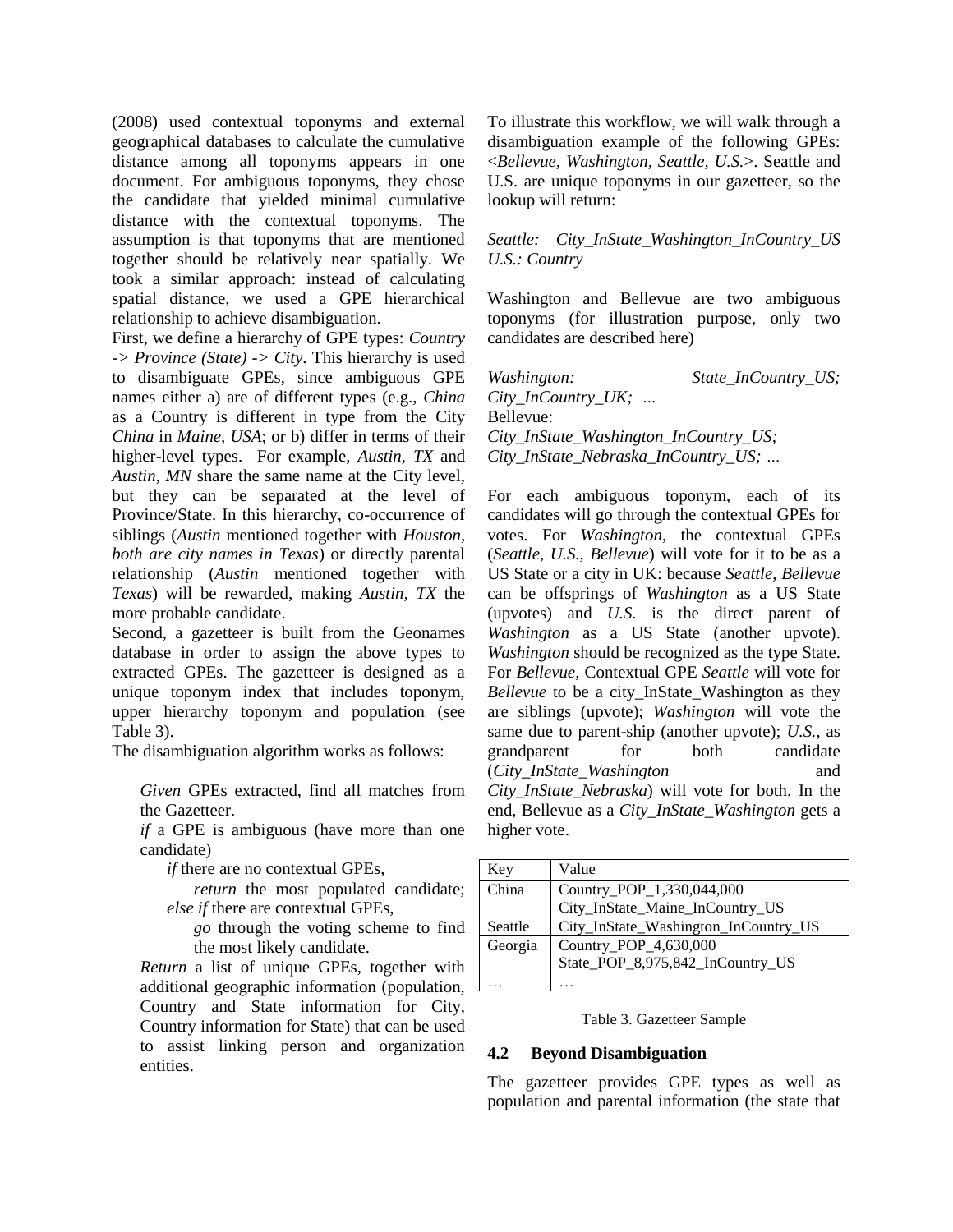a city belongs to, the country that a state belongs to). This additional information could serve as features for conflation for person and organization entities. When an entity is correctly associated with a GPE, the inferred association between the entity and the GPE's parents is also a valuable feature to consider for further processing. For example, ―Obama was born in Honolulu‖ may yield: Person: <Obama>, GPE: <Honolulu>, Relationship: <born\_in>. After the disambiguation step, *Honolulu* is referring to *City:Honolulu, HI, US* which could be used to infer the person's born in city, state, and country. This is one of our future works.



Figure 4: Workflow for GPE disambiguation. The voting scheme checks how each contextual GPE relates to a candidate. If there are siblings (city names within the same state, state names within the country) or direct parent relationship (contextual GPE is a state that candidate city belongs to), the candidate will get a higher vote.

#### **5 Experiments**

Even though scalability is uber important to build a knowledge base from web-scale text corpuses, in our experiments, we found that the system is an overkill for this year's Cold Start Task. In Run 2, we did conflate the entities extracted from the Cold Start Task Text Corpus against our commercially available people profiles (600 millions), but the results were not as good as we have thought.

In addition, to scale the entity linking system to billions of records, we had to make architectural and algorithmic compromises that hurt its accuracy and performance when executed on a much smaller text corpus. Moreover, the Cold Start evaluation domain is about university sites, many of which are not always news articles.

But after the competition, we successfully incorporated the components we developed for the Cold Start task into our commercial Local News Information Extraction and Conflation Pipelines. It successfully processed 180 million local and national news articles in one day, extracted 380 million entities, about half of which were linked to our commercially available profiles.

From this production run, we randomly sampled 3,587 linked pairs (a pair contains an Intelius person profile and a person profile from news) and put them up at Amazon Mechanical Turk to have them labeled by Intelius Super Turkers (Turkers who have worked with us before and have an average correct rate that is above 75%). After that our internal data raters relabeled the pairs on which the Super Turkers disagree. This evaluation shows that 90% of these linked pairs were correct.

#### **6 Conclusion**

We have described the Intelius-NYU 2012 system for the KBP Cold Start task. We focused on two system adaptation tasks for this year's Cold Start: adaptation of the NYU 2011 regular slot filling system to the Cold Start slot filling subtask and adaptation of the Intelius's commercial conflation engine to the Cold Start entity linking subtask for person and organization entities. We also developed a voting-based entity linking system for geo-political entities.

#### **Acknowledgments**

#### **References**

- Amit Bagga and Breck Baldwin. 1998. Entity-based cross-document coreferencing using the vector space model. In Proceedings of COLING-ACL, 79-85.
- Davide Buscaldi & Paulo Rosso. 2008. Map-based vs. knowledge-based toponym disambiguation. 2008. In *Proceeding of the 2nd international workshop on Geographic information retrieval*, GIR '08 (pp. 19– 22). New York, NY, USA: ACM.